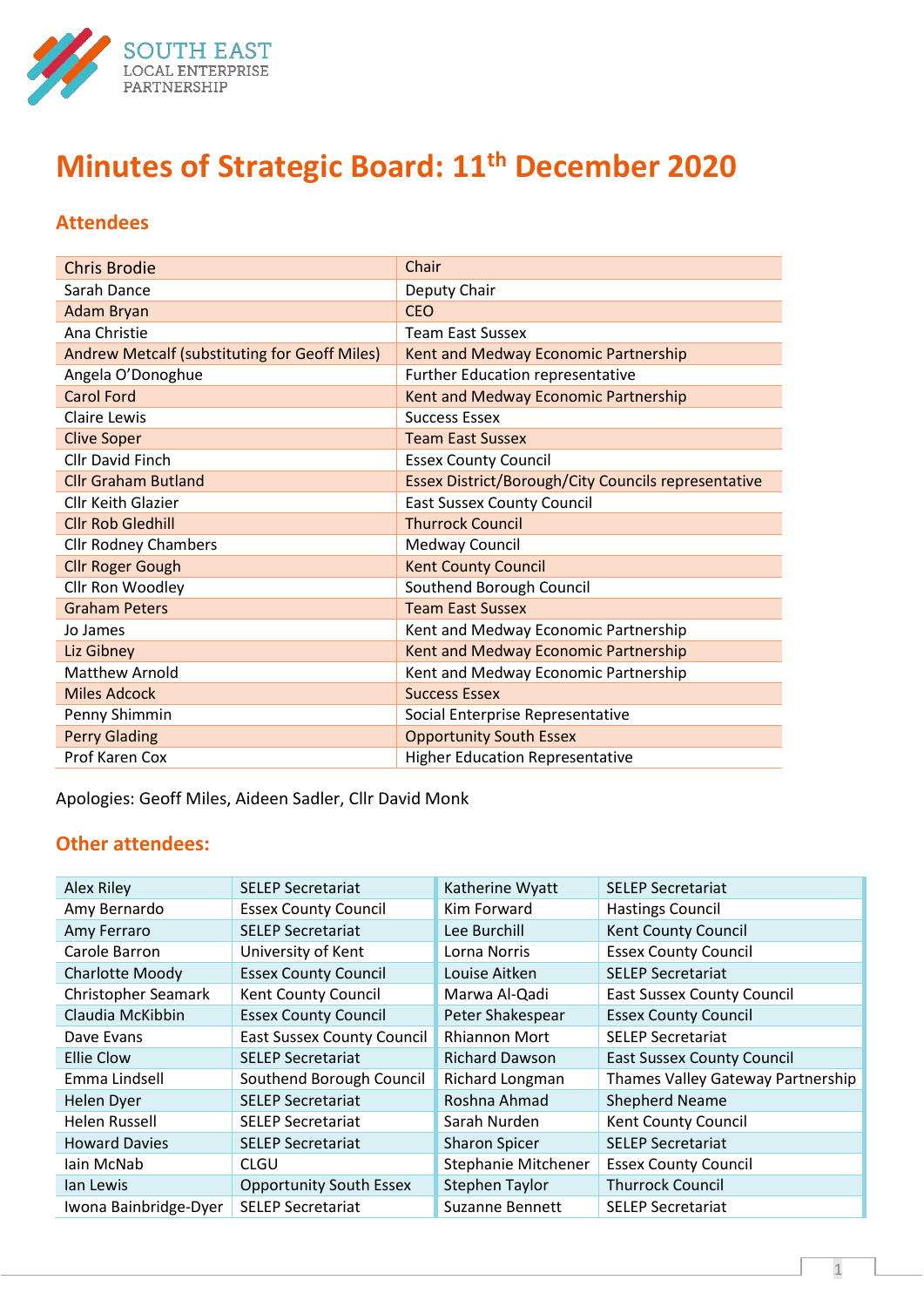

| Jim Wilkinson | <b>SELEP Secretariat</b> | Victoria Conheady | <b>Hastings Council</b>  |
|---------------|--------------------------|-------------------|--------------------------|
| Jo Simmons    | SELEP Secretariat        | Vivien Prigg      | <b>SELEP Secretariat</b> |
| Joanne Cable  | Medway Council           |                   |                          |

# *This meeting was held as video conference and a recording can be found [by clicking here;](https://www.southeastlep.com/meetings/strategic-board-11th-december-2020/) the timestamp of the start of the discussion for each item is indicated in brackets.*

# **Item 1: Welcome and introduction**

1.1. Chris Brodie welcomed the Board to the virtual meeting.

## **Item 2: Minutes of last meeting, declarations of interest, matters arising (1'30" timestamp on video)**

- 2.1. The following interests were declared:
	- i) Karen Cox declared a pecuniary interest relating to LGF due to the University of Kent's interest in the medical school. Karen Cox will leave the meeting for item 5.
	- ii) Sarah Dance declared an interest relating to an SSF project (Catalyst for Culture).
	- iii) Perry Glading declared a potential interest relating to item 11 depending on the depth of discussion regarding freeports, due to his role with the Port of Dover.
	- iv) Andrew Metcalf declared an interest relating to NIAB and Discovery Park as a contractor for those organisations and a pecuniary interest in the Sector Support Fund as a board member of the Kent Chambers, he will leave the meeting for the Sector Support Fund item.
	- v) Jo James declared an interest relating to the Growth Hub and a pecuniary interest in the Sector Support Fund, she will leave the meeting for this item.
	- vi) Ana Christie declared a pecuniary interest relating to the Sector Support Fund, she will leave the meeting for this item.
	- vii) Penny Shimmin declared a pecuniary interest relating to the Sector Support Fund, she will leave the meeting for this item.
- 2.2. The Board agreed the minutes of the last meeting.
- 2.3. Adam Bryan provided an update to the Board regarding the launch of the COVID-19 recovery funding which will be on the  $6<sup>th</sup>$  of January.

## **Item 3: SELEP Economic Recovery and Renewal Strategy (7'23" timestamp on video)**

- 3.1. Helen Russell presented the proposed Economic Recovery and Renewal Strategy framework to the Board.
- 3.2. The Board agreed the framework for the SELEP Economic Recovery and Renewal Strategy, including the priorities and objectives set out within that framework, with the following caveats:
	- i) Within the 'Global Gateway' strategic priority, to reflect the importance of collaboration with Transport East and Transport for the South East regarding infrastructure improvements;
	- ii) consideration of a clearer reference to skills throughout the strategic priorities;
	- iii) to include reference to research and development and innovation within the objectives; and
	- iv) further clarity of the levelling up agenda/focus areas within SELEP.
- 3.3. These priorities and objectives will be used as the basis for all future prioritisations of funding allocations (this does not include any funding allocations for which prioritisation has already commenced).

## **Item 4: LGF Update and Spend Beyond Growth Deal Period (31'45" timestamp on video)**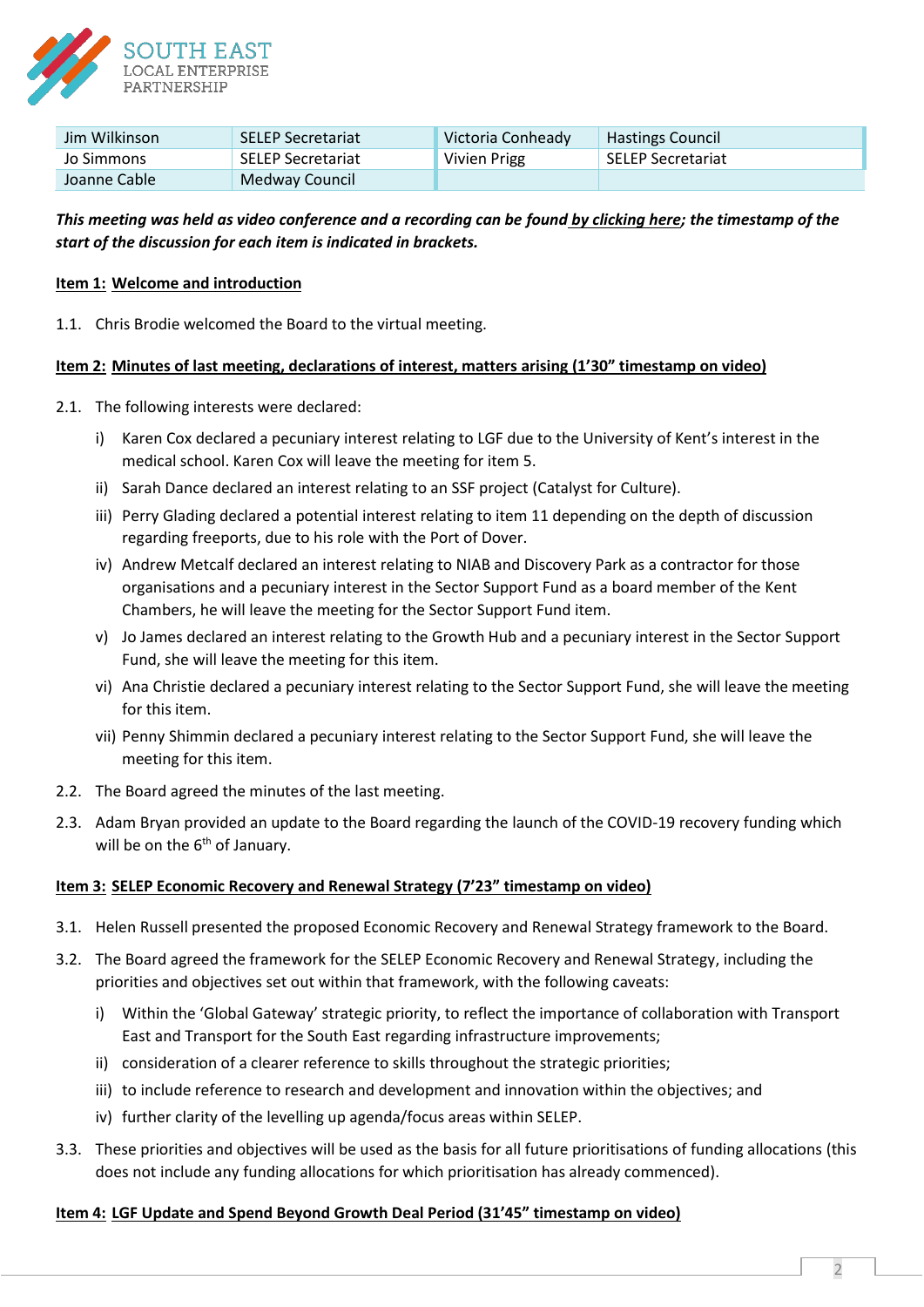

- 4.1. Rhiannon Mort presented the report to the Board.
- 4.2. The Board agreed LGF spend beyond 30 September 2021 for the following five projects:
	- i) Plumpton College, Skills for Rural Businesses Post-Brexit, East Sussex
	- ii) Hailsham/Polegate/Eastbourne Movement and Access Transport Package, East Sussex
	- iii) Maidstone Integrated Transport Package, Kent
	- iv) Medway City Estate Connectivity Improvement Package
	- v) University of Essex Parkside Phase 3
- 4.3. Ana Christie added that the Bexhill Enterprise North scheme may not know the outcome of the planning inspectorate's decision by the February Accountability Board meeting.

## **Item 5: LGF Reallocation Prioritisation (50'20" timestamp on video)**

- 5.1. Rhiannon Mort and Helen Dyer presented the report and proposed list to the Board.
- 5.2. The Board agreed the below prioritised LGF project pipeline:

| <b>Band</b>    | Project name                                                          | Federated<br>Area and<br>ranking | <b>Existing</b><br>LGF<br>allocation<br>(fm) | allocation<br>spent to<br>date | % of LGF   Additional<br>LGF<br>requested<br>(fm) | Cumulative<br>total<br>(fm) | <b>LGF</b><br>spend<br>end date | <b>Estimated</b><br>value for<br>money | <b>Barriers</b><br>to<br>project<br>delivery |
|----------------|-----------------------------------------------------------------------|----------------------------------|----------------------------------------------|--------------------------------|---------------------------------------------------|-----------------------------|---------------------------------|----------------------------------------|----------------------------------------------|
| $\mathbf{1}$   | Kent & Medway Medical School                                          | KMEP 1                           | 8.0000                                       | 100%                           | 1.0000                                            | 1.0000                      | 2020/21                         |                                        |                                              |
| $\mathbf{1}$   | Project Flightpath Phase 2                                            | SEB <sub>1</sub>                 | 1.4215                                       | 100%                           | 0.5600                                            | 1.5600                      | 2020/21                         |                                        |                                              |
| $\mathbf{1}$   | Dover TAP (KSCMP)                                                     | KMEP <sub>2</sub>                | 0.3000                                       | 80%                            | 0.1000                                            | 1.6600                      | 2021/22                         |                                        |                                              |
| $\mathbf 1$    | A127 Essential<br>Maintenance/The Bell Part A                         | OSE <sub>2</sub>                 | 6.6000                                       | 50%                            | 0.2070                                            | 1.8670                      | 2021/22                         |                                        |                                              |
| $\mathbf{1}$   | <b>East Malling Advanced</b><br><b>Technology Horticultural Zone</b>  | KMEP <sub>3</sub>                | 1.6836                                       | 0%                             | 0.3150                                            | 2.1820                      | 2020/21                         |                                        |                                              |
| $\mathbf{1}$   | Southend Town Centre                                                  | OSE <sub>3</sub>                 | 1.5000                                       | 0%                             | 0.1250                                            | 2.3070                      | 2021/22                         |                                        |                                              |
| 2a             | A13 Widening Part A                                                   | OSE <sub>1</sub>                 | 80.0000                                      | 79%                            | 1.5000                                            | 3.8070                      | 2021/22                         |                                        |                                              |
| 2a             | Skills & Business Support for<br>Rural Businesses post Brexit         | TES <sub>1</sub>                 | 2.9180                                       | 8%                             | 1.4950                                            | 5.3020                      | 2021/22                         |                                        |                                              |
| 2a             | M11 Junction 8                                                        | SEB <sub>2</sub>                 | 2.7339                                       | 88%                            | 1.0000                                            | 6.3020                      | 2022/23                         |                                        |                                              |
| 2a             | Eastbourne Fisherman's Quay                                           | TES <sub>2</sub>                 | 1.0800                                       | 0%                             | 0.3600                                            | 6.6620                      | 2021/22                         |                                        |                                              |
| 2 <sub>b</sub> | Kent and Medway EDGE Hub                                              | KMEP 4                           | 6.1200                                       | 100%                           | 1.2240                                            | 7.8860                      | 2020/21                         |                                        |                                              |
| 2 <sub>b</sub> | <b>Mercury Rising</b>                                                 | SEB <sub>4</sub>                 | 1.0000                                       | 100%                           | 0.2280                                            | 8.1140                      | 2020/21                         |                                        |                                              |
| 2 <sub>b</sub> | Southend Airport Business Park<br>Part A                              | OSE <sub>4</sub>                 | 23.0900                                      | 87%                            | 0.6000                                            | 8.7140                      | 2021/22                         |                                        |                                              |
| 2 <sub>b</sub> | Southend Airport Business Park<br>Part B                              | OSE <sub>5</sub>                 | 23.0900                                      | 87%                            | 0.5000                                            | 9.2140                      | 2021/22                         |                                        |                                              |
| 2 <sub>b</sub> | Southend Airport Business Park<br>Part C                              | OSE <sub>6</sub>                 | 23.0900                                      | 87%                            | 0.5000                                            | 9.7140                      | 2021/22                         |                                        |                                              |
| 2 <sub>b</sub> | <b>Maidstone East Station Access</b><br>Improvements (West Kent LSTF) | KMEP <sub>5</sub>                | 1.2460                                       | 80%                            | 0.1530                                            | 9.8670                      | 2020/21                         |                                        |                                              |
| 2 <sub>b</sub> | A127 Essential<br>Maintenance/The Bell Part B                         | OSE <sub>8</sub>                 | 6.6000                                       | 50%                            | 0.3930                                            | 10.2600                     | 2021/22                         |                                        |                                              |
| 2a             | Parkside Phase 3                                                      | SEB <sub>3</sub>                 | 5.0000                                       | 0%                             | 1.6500                                            | 11.9100                     | 2023/24                         |                                        |                                              |
| 3              | A13 Widening Part B                                                   | OSE <sub>7</sub>                 | 80.0000                                      | 79%                            | 1.0000                                            | 12.9100                     | 2021/22                         |                                        |                                              |
| 3              | Dartford Town Centre<br>improvements                                  | KMEP 6                           | 4.3000                                       | 74%                            | 1.0000                                            | 13.9100                     | 2021/22                         |                                        |                                              |

Highlighted projects are subject to confirmation of local funding sources at 12 February Accountability Board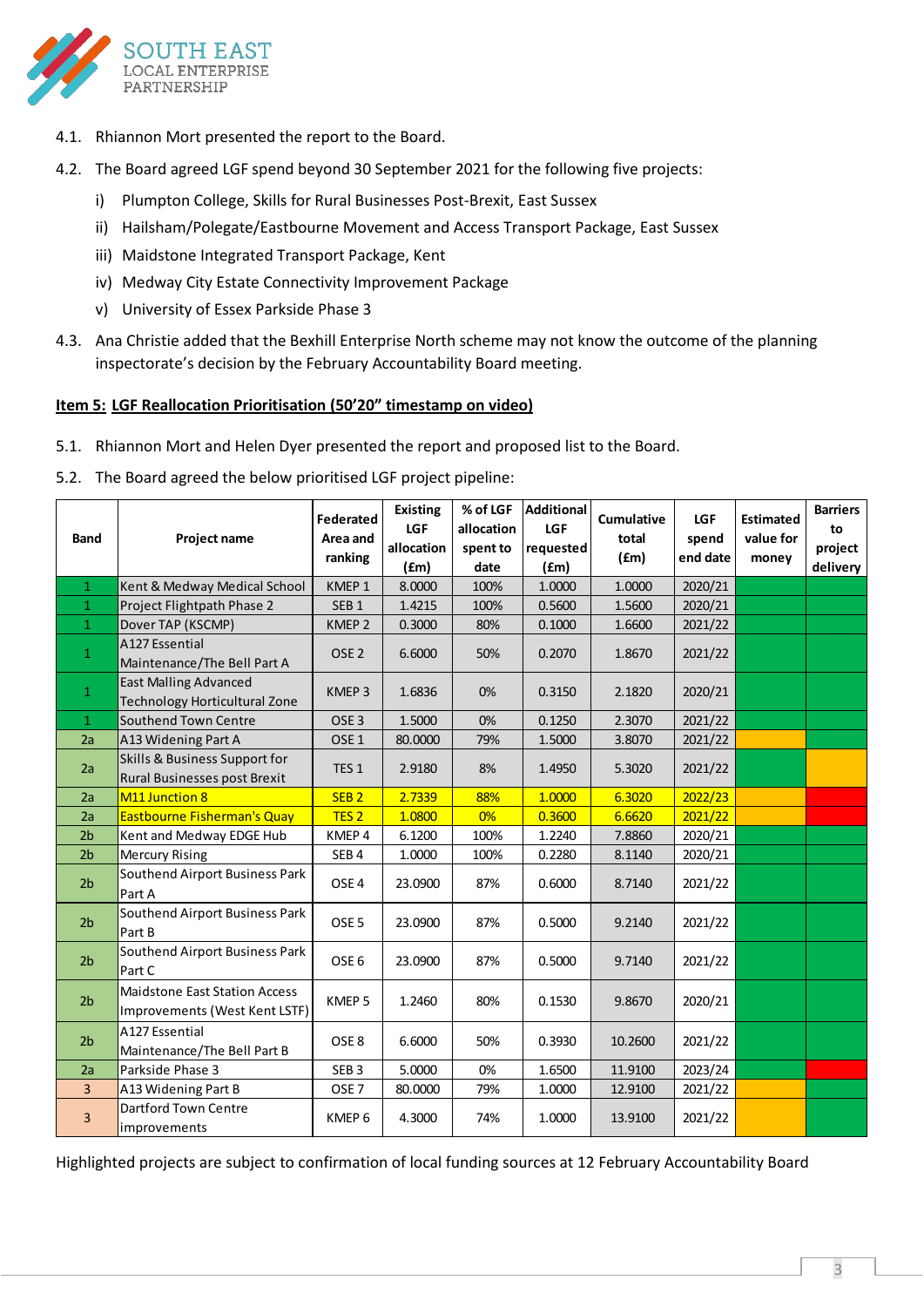

# **List agreed by the Board - 11th December 2020**

- \* Subject to confirmation of local funding sources at 12 February Accountability Board
- 5.3. The Board agreed LGF spend beyond 30 September 2021, as applicable for projects listed in Table 3, for those projects which have been prioritised for additional LGF funding.
- 5.4. If project completion dates are delayed by more than 6 months, the Board will be asked to confirm its continued support for LGF spend beyond the Growth Deal period.
- 5.5. Projects should also inform the Board if there are issues ahead of this time to allow for the acceleration of other projects.

## **Item 6: Growing Places Fund Pipeline (1h29'17" timestamp on video)**

- 6.1. Helen Dyer presented the report to the Board.
- 6.2. The Board agreed the proposed amendments to the Growing Places Fund project pipeline which will allow the available GPF funding to be invested in projects which can progress now whilst retaining the Leigh Port Quay Wall (Cockle Wharf) project on the pipeline for future GPF investment.
- 6.3. The Board agreed that if a project cannot proceed within 6 months that it remains on the Growing Places Fund project pipeline, but that Accountability Board can award funding to the next project on the pipeline in order to facilitate swift investment of the GPF funding.

#### **Item 7: Getting Building Fund Update and Pipeline (1h36'45" timestamp on video)**

- 7.1. Rhiannon Mort presented the report to the Board.
- 7.2. The Board agreed to the inclusion of two new projects within the GBF programme, as follows:
	- i) Laindon Place (£800,000 GBF ask); and
	- ii) St George's Creative Hub, Gravesham (£323,204 GBF ask)
- 7.3. The Board agreed the approach and assessment criteria for the development of a pipeline of GBF projects as set out in the report.

#### **Item 8: Operations and Governance (1h46'37" timestamp on video)**

- 8.1. Suzanne Bennett presented the report to the Board.
- 8.2. The Board agreed the operational priorities for 2021/22 as set out in the report.
- 8.3. The Board agreed the following regarding the nominations of the co-opted members of the Board for 2021/22:
	- i) the Higher Education, Further Education and Social Enterprise representatives will be reselected by the relevant working groups, and the incumbent representatives may be reselected in accordance with SELEP governance. The Board also asks that the working groups keep the diversity requirements of the Board in mind when selecting representatives.
	- ii) The two district/borough/city council representatives shall be from Essex and Kent due to the activities around Brexit and Freeports during 2021/22. These representatives should be from areas that will be particularly affected by Brexit and/or Freeports.
- 8.4. The Board noted that this decision would mean that East Sussex councils won't have been represented on the Board for two years. Graham Peters requested that Board consider appointing an East Sussex representative for the two following years